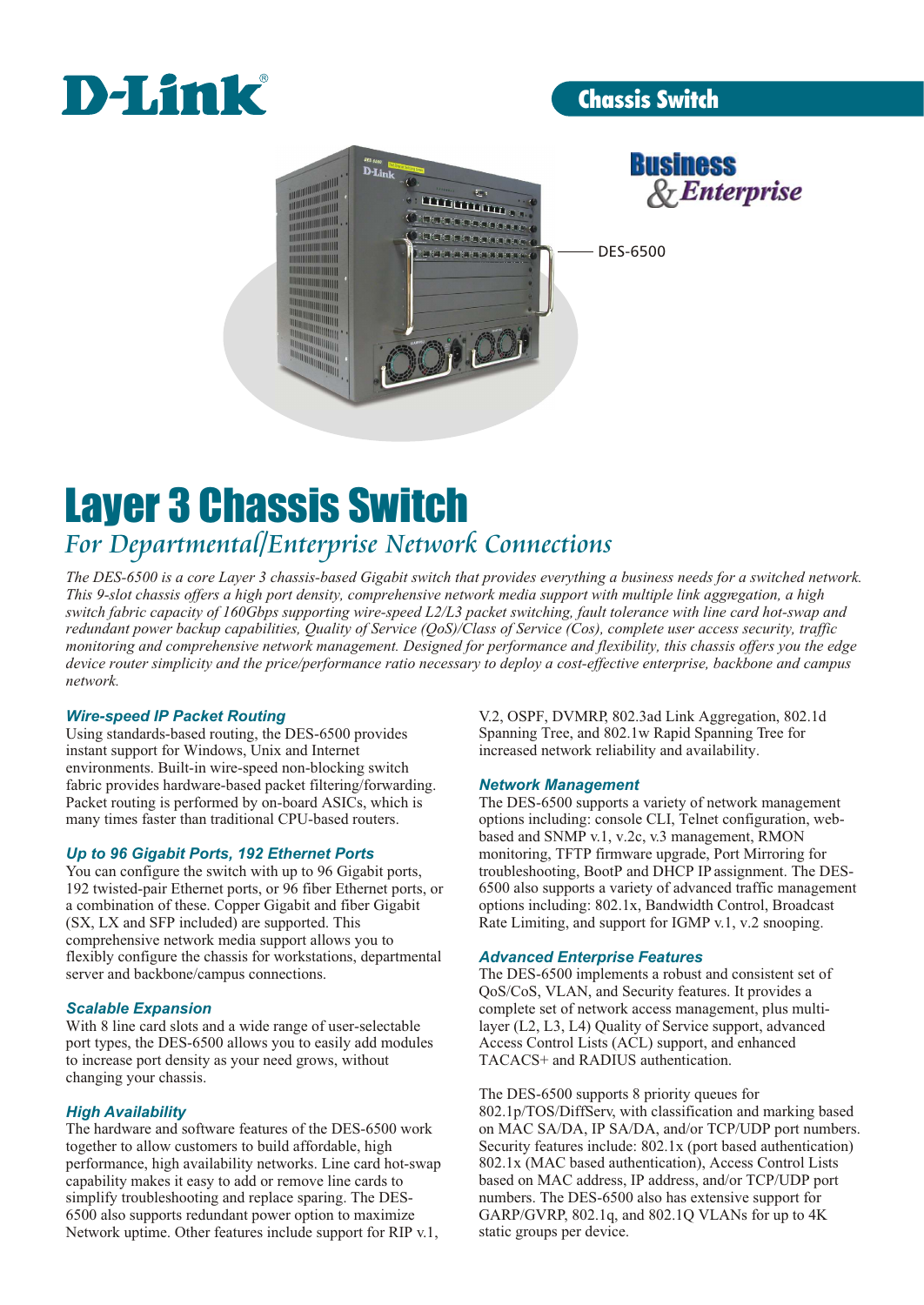# *Key Features*

- *8 open slots for installation of up to 96 Gigabit ports or 192 Ethernet ports*
- *160Gbps backplane bandwidth*
- *IP routing supporting RIP-1, RIP-2, OSPF routing*   $\mathbf{u}$ *protocols, DVMRP, PIM Dense mode*
- *Complete network access management solution*
- *Multi-layer (L2, L3, L4) Quality of Service*

# *Technical Specifications*

#### *Hardware*

#### **Chassis**

- Number of slots: 9
- Number of user-configurable slots: 8
- 2 redundant power supply bays - Backplane switch fabric bandwidth: 160Gbps
- 

### **Port Standard/Function Support**

- IEEE 802.3 10BASE-T/802.3u 100BASE-TX/802.3ab 1000BASE-T/ 802.3z 1000BASE-SX/LX
- ANSI/IEEE 802.3 NWay auto-negotiation
- IEEE 802.3x Flow Control
- Auto MDI/MDIX
- Port mirroring

#### **SFP Support**

- IEEE 802.3z 1000BASE-LX (DEM-310GT transceiver)
- IEEE 802.3z 1000BASE-SX (DEM-311GT transceiver)
- IEEE 802.3z 1000BASE-LH (DEM-314GT transceiver)
- IEEE 802.3z 1000BASE-ZX (DEM-315GT transceiver)

#### **Software IP Routing**

# - IP v4 support

- IP Fragmentation support
- IP multi-netting
- Routing protocols supported: Static routing  $RIP-1, RIP-2$
- OSPF v.2

#### **VLAN**

- IEEE 802.1Q Tagged VLAN
- GARP/GVRP
- Number of VLANs: 4K static VLANs (max.)
- Multiple IPs per VLAN \*
- *\* Function available in future firmware upgrade*

#### **Priority Queues (CoS)**

- Standard: IEEE 802.1p
- Number of queues: 8

#### **Traffic Classification (CoS)**

Can be based on user-definable application types: - TOS

- Diffserv (DSCP)
- Port-based
- MAC address
- IP address
- TCP/UDP port number

#### **Network Access Management**

- Port security features
- 802.1x user authentication
- RADIUS client
- Multi-layer ACL based on: Port number TOS Diffserv (DSCP) MAC address IP address User-definable applications User-definable packet content

#### **Spanning Tree Protocol**

- 802.1D Spanning Tree compatible
- 802.1w Rapid Spanning Tree
- 802.1s Multiple Spanning Tree \*

*\* Function available in future firmware upgrade*

- *Advanced Access Control Lists (ACL), enhanced TACACS+ and RADIUS authentication*
- *Port trunks supporting 802.3ad LACP Link Aggregation*
- *IGMP snooping for multimedia applications*
- *CLI, Web-based and SNMP management, RMON monitoring*
- *Optional redundant power support*

#### **IP Multicast**

- IGMP v.2 DVMRP
- PIM Dense mode
- PIM Sparse mode \*
- $\nabla R \overline{R}$
- *\* Function supported in future firmware upgrade*

#### **Port Trunk**

- Number of ports per trunk: 8 (max.)
- Number of trunks: 32 (max.)
- Operation mode: load sharing
- 802.3ad compatible Link Aggregation (LACP)

#### *Performance*

**Switch Fabric** 160Gbps

**Transmission Method** Store-and-forward

# **IP Address Table**

3 K host entries

**MAC Address Table** 16K entries per device

# **MAC Address Learning**

- Dynamic entries: automatic update
- Static entries: user-defined

**Packet Filtering/Forwarding Rates (half duplex)**

1,488,100 pps per port (max.)

#### **Jumbo Frame**

9,216 bytes (max.)

### *Configuration & Management*

- **Management Support**
- SNMP v.1, v.2c, v.3
- Web-based management
- Web GUI traffic monitoring
- Web-based MAC address browsing
- CLI (command line interface)
- RMON monitoring
- Telnet server (up to 8 sessions) - SYSLOG
- ACL
- 

**MIBs**

- DHCP/Bootp relay
- DNS relay

#### **Routing Table**

- MIB-II (RFC 1213) - Bridge MIB (RFC 1493) - RMON MIB (RFC 1757) - 802.1p Priority Queues (RFC 2674) - 802.1Q VLAN MIB (RFC 2674) - IGMP MIB (RFC 2833) - If MIB (RFC 2233)

- Ethernet-like MIB (RFC 1643) - RIP MIB (RFC 1724) - OSPF MIB (RFC 1850) - CIDR MIB (RFC 2096) - D-Link enterprise MIB

ARP table editing supports Delete of individual IP address learned by dynamic learning